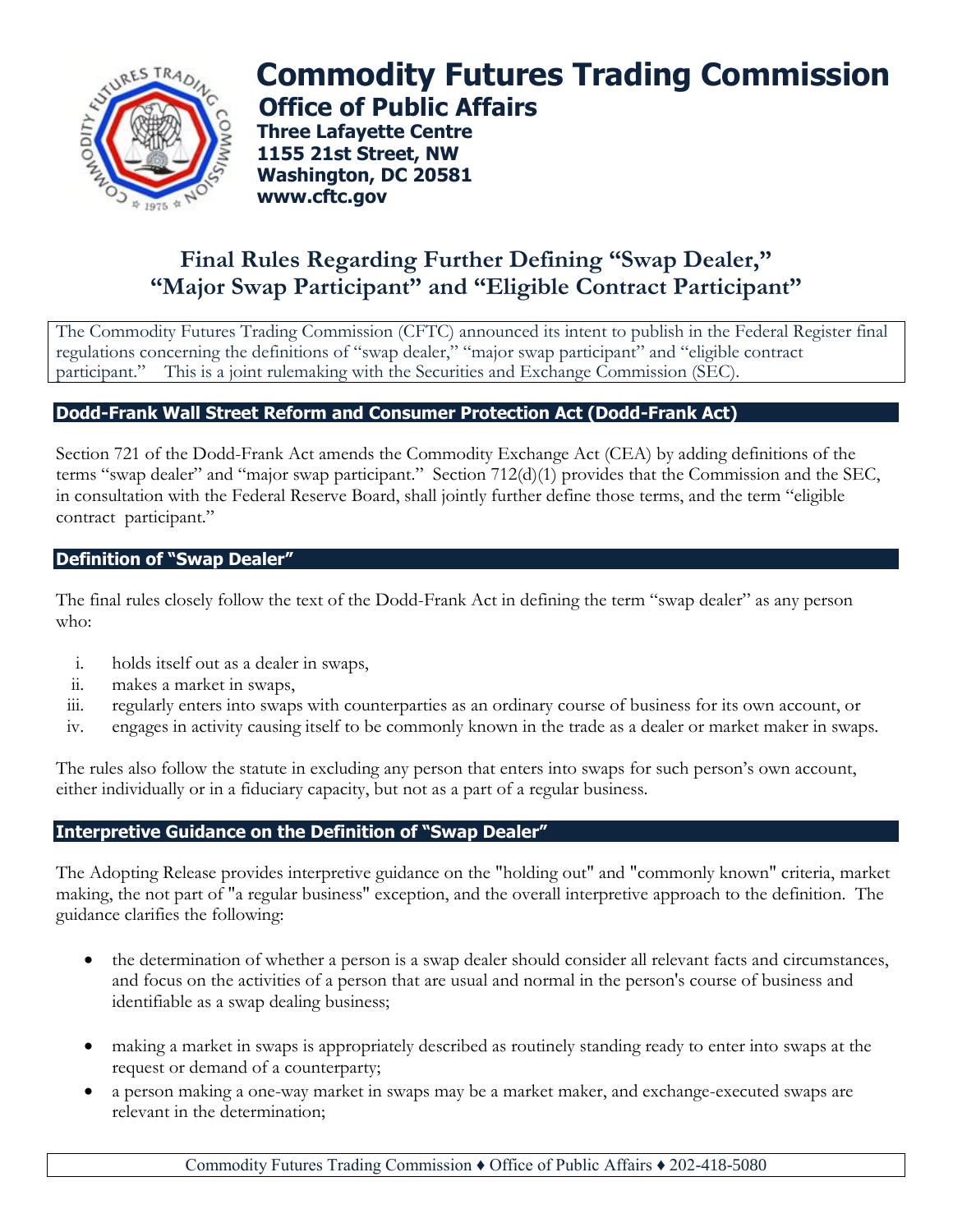- examples of activities that are part of "a regular business," and therefore indicative of swap dealing, are entering into swaps to satisfy the business or risk management needs of the counterparty, maintaining a separate profit and loss statement for swap activity, or allocating staff and resources to dealer-type activities; and
- the SEC's dealer-trader distinction may be applied in identifying swap dealers.

#### **Exclusion for Swaps in Connection with Originating a Loan**

The Dodd-Frank Act provides an exclusion for an insured depository institution "to the extent it offers to enter into a swap with a customer in connection with originating a loan with that customer." The rules provide that the exclusion applies to any swap that meets the following conditions:

- the swap is connected to the financial terms of the loan or is required by loan underwriting criteria to be in place as a condition of the loan in order to hedge the borrower's commodity price risks;
- the swap is entered into within 90 days before or 180 days after the date of the loan agreement, or any draw of principal under the loan;
- the loan is within the common law meaning of "loan;" and
- the insured depository institution is the sole lender or, if it is a participant in a lending syndicate, it is responsible for at least 10% of the loan (otherwise, the notional amount of the swap may not exceed the amount of the insured depository institution's participation).

#### **Exclusion of Certain Hedging Swaps**

While the activity of using swaps to hedge or mitigate risk is not specifically excluded in the statutory definition, the Commission believes it is appropriate to provide, in an interim final rule, that entering into a swap in certain situations for the purpose of hedging a physical position is not swap dealing. Accordingly, the interim final rule provides that the determination will exclude swaps that a person enters into for the purpose of offsetting or mitigating the person's price risks if:

- the price risks arise from the potential change in the value of assets that the person owns, produces, manufactures, processes, or merchandises, liabilities that the person owns or anticipates incurring, or services that the person provides or purchases;
- the swap represents a substitute for transactions or positions in a physical marketing channel;
- the swap is economically appropriate to the reduction of the person's risks in the conduct and management of a commercial enterprise; and
- the swap is entered into in accordance with sound commercial practices and is not structured to evade designation as a swap dealer.

The interim final rule draws upon principles in the Commission's long standing interpretation of bona fide hedging. It excludes swap activity for the purpose of portfolio hedging and anticipatory hedging. The Commission believes the interim final rule is at this time the best means of providing certainty regarding which hedging swaps may be disregarded in the swap dealer analysis. The Commission invites commenters to discuss whether other approaches to hedging swaps in the dealer analysis would be easier to implement or provide greater certainty, while still addressing the goals of swap dealer regulation.

#### **Exclusion of Swaps Between Affiliates**

The determination of whether a person is a swap dealer excludes swaps between majority-owned affiliates. Similarly, the determination also excludes swaps between a cooperative – including agricultural cooperatives and cooperative financial institutions – and its members.

Commodity Futures Trading Commission ♦ Office of Public Affairs ♦ 202-418-5080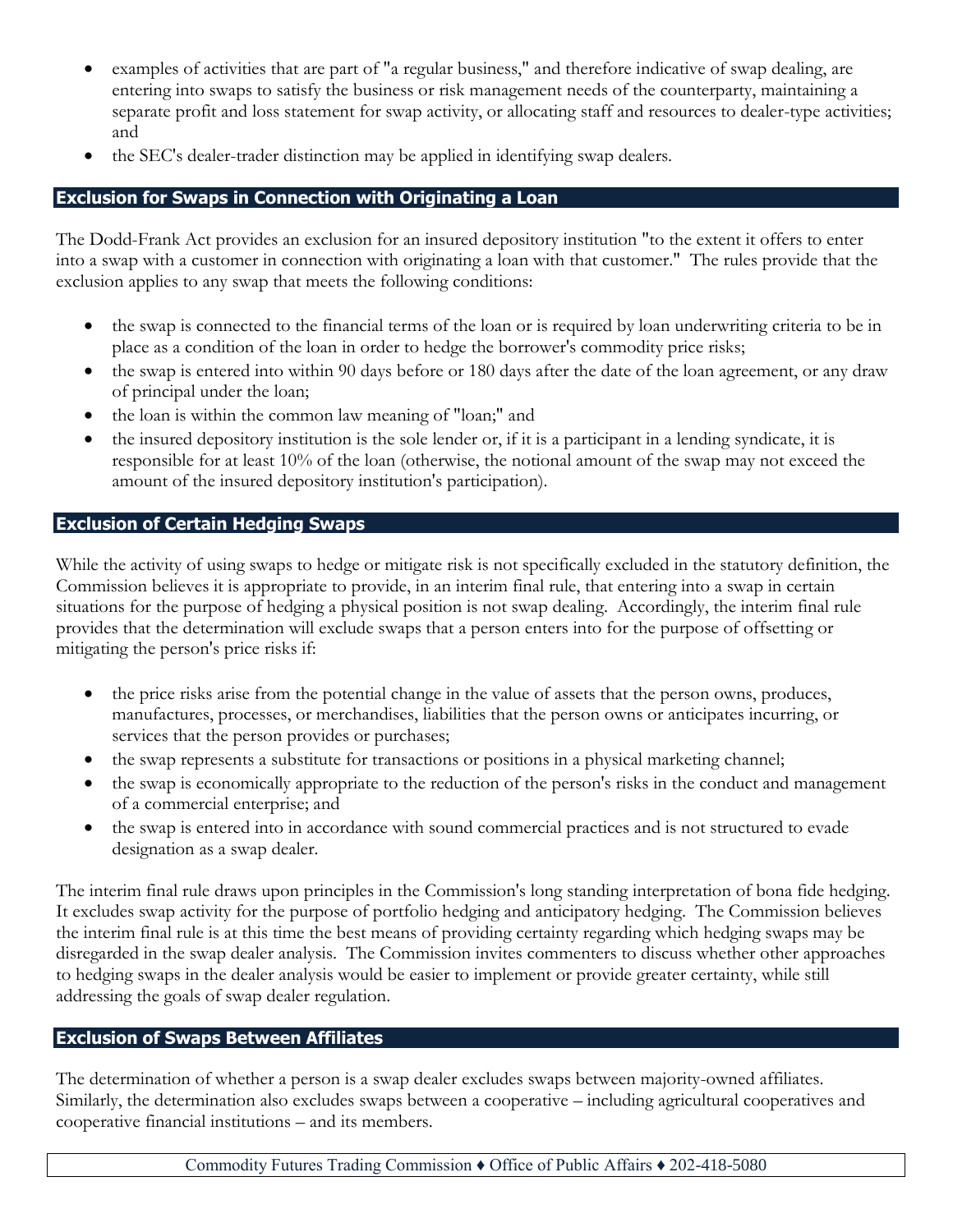#### **De Minimis Exemption from the Definition of Swap Dealer**

The Dodd-Frank Act provides an exemption for a person who "engages in a de minimis quantity of swap dealing in connection with transactions with or on behalf of its customers." The rule requires that, in order for a person to be exempt from the definition on the basis of de minimis activity, the aggregate gross notional amount of the swaps that the person enters into over the prior 12 months in connection with dealing activities must not exceed \$3 billion. Also, the aggregate gross notional amount of such swaps with "special entities" (as defined under CEA Section  $4s(h)(2)(C)$  to include certain governmental and other entities) over the prior 12 months must not exceed \$25 million.

The rule also provides for a phase-in of the de minimis threshold to facilitate orderly implementation of swap dealer requirements. During the phase-in period, the de minimis threshold would effectively be \$8 billion (while the \$25 million threshold for swaps with special entities would apply unchanged). Two and one-half years after data starts to be reported to swap data repositories, the Commission's staff will prepare a study of the swap markets, including data and information that becomes available about the de minimis threshold. Nine months after this study, the Commission may end the phase-in period, or propose new rules to change the de minimis threshold (either up or down). If the Commission does not take action to end the phase-in period, it will terminate automatically five years after data starts to be reported to swap data repositories.

#### **Limited Purpose**

A person that is covered by the definition of "swap dealer" is required to register with the Commission, and the regulatory requirements applicable to swap dealers will apply to all of its swap activities. However, the person may apply to limit its designation as a swap dealer to specified categories of swaps or specified activities. The Commission will consider any application on an individual basis through analysis of the unique circumstances of each applicant.

#### **Definition of "Major Swap Participant" (MSP)**

There are three parts to the Dodd-Frank Act definition. A person that satisfies any one of them is an MSP:

- A person that maintains a "substantial position" in any of the major swap categories, excluding positions held for hedging or mitigating commercial risk and positions maintained by certain employee benefit plans for hedging or mitigating risks in the operation of the plan.
- A person whose outstanding swaps create "substantial counterparty exposure that could have serious adverse effects on the financial stability of the United States banking system or financial markets."
- Any "financial entity" that is "highly leveraged relative to the amount of capital such entity holds and that is not subject to capital requirements established by an appropriate Federal banking agency" and that maintains a "substantial position" in any of the major swap categories.

The statutory definition excludes swap dealers and certain financing affiliates.

#### **Definition of Substantial Position**

The final rules define "substantial position" using objective numerical criteria, which promote the predictable application and enforcement of the requirements governing MSPs. The tests adopted by the Commission account for both current uncollateralized exposure and potential future exposure. A position that satisfies either test would be a "substantial position." The definition of substantial position excludes positions hedging commercial risk and employee benefit plan positions.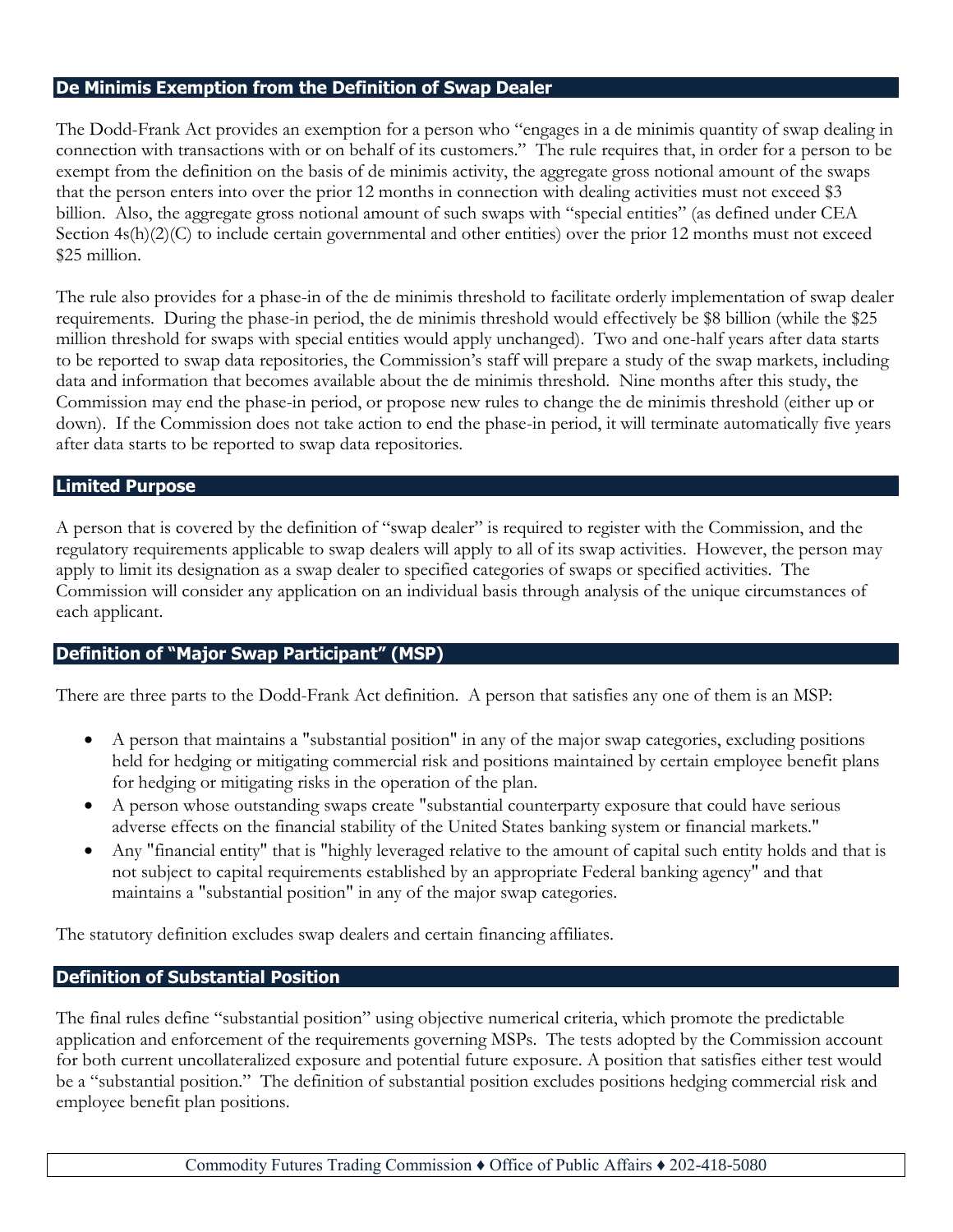The tests apply to a person's swap positions in each of four major swap categories: rate swaps (any swap based on reference rates such as interest rates or currency exchange rates), credit swaps (any swap based on instruments of indebtedness or related indices), equity swaps (any swap based on equities or equity indices) and other commodity swaps (any swap not included in the first three categories, including any swap based on physical commodities).

#### **First Test of Substantial Position**

The first substantial position test:

- measures a person's current uncollateralized exposure by marking the swap positions to market using industry standard practices;
- allows the deduction of the value of collateral that is posted with respect to the swap positions; and
- calculates exposure on a net basis, according to the terms of any master netting agreement that applies.

The thresholds adopted for the first test are the daily average current uncollateralized exposure of \$1 billion in the applicable major category of swaps, except that the threshold for the rate swap category would be \$3 billion.

#### **Second Test of Substantial Position**

The second test adopted by the Commission for substantial position accounts for both current uncollateralized exposure (as discussed above) and the potential future exposure associated with a person's swap positions. The second substantial position test determines potential future exposure by:

- multiplying the total notional principal amount of the person's swap positions by specified risk factor percentages (ranging from  $\frac{1}{2}\%$  to 15%) based on the type of swap and the duration of the position;
- discounting the amount of positions subject to master netting agreements by a factor ranging between zero and 60%, depending on the effects of the agreement; and
- if the swaps are cleared, further discounting the amount of the positions by 90% or, if the swaps are subject to daily mark-to-market margining, further discounting the amount of the positions by 80%.

The thresholds adopted for the second test are \$2 billion in daily average current uncollateralized exposure plus potential future exposure in the applicable major swap category, except that the threshold for the rate swap category would be \$6 billion.

# **Definition of "Hedging or Mitigating Commercial Risk"**

The definition of substantial position excludes positions held for "hedging or mitigating commercial risk." The Commission in the final rules has interpreted whether a swap hedges or mitigates commercial risk to be determined by analyzing the facts and circumstances at the time the swap is entered into, and taking into account the person's overall hedging and risk mitigation strategies. The definition encompasses any swap position that:

- qualifies as bona fide hedging under CEA rules;
- qualifies for hedging treatment under Financial Accounting Standards Board Statement No. 133 or Governmental Accounting Standards Board Statement 53, Accounting and Financial Reporting for Derivative Instruments; or
- is economically appropriate to the reduction of risks in the conduct and management of a commercial enterprise, where the risks arise in the ordinary course of business from:
	- o a potential change in the value of (i) assets that a person owns, produces, manufactures, processes, or merchandises, (ii) liabilities that a person incurs, or (iii) services that a person provides or purchases;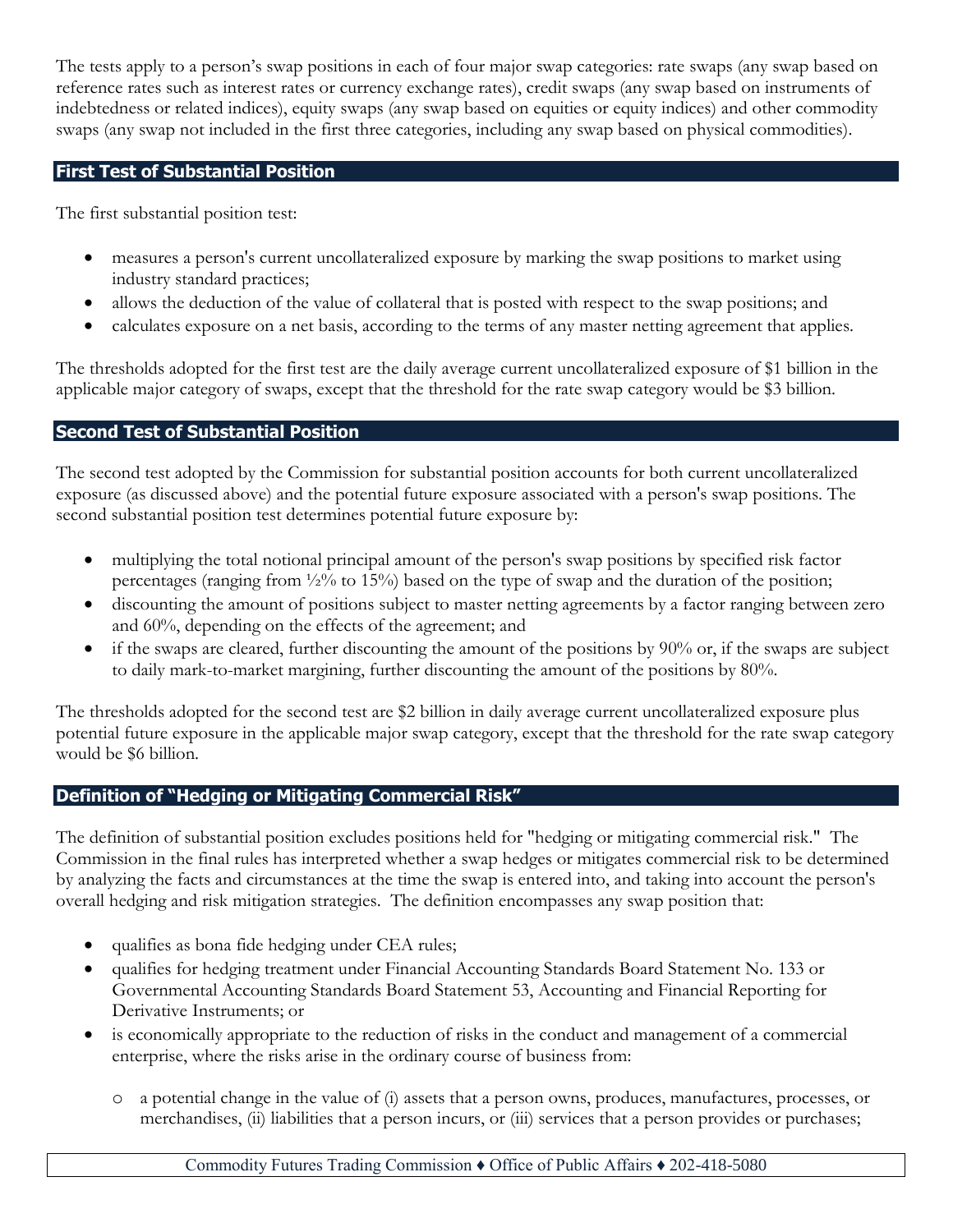- o a potential change in value related to any of the foregoing arising from foreign exchange rate movements; or
- o a fluctuation in interest, currency, or foreign exchange rate exposures arising from a person's assets or liabilities.

The final definition of hedging or mitigating commercial risk does not encompass any swap position that is held for a purpose that is in the nature of speculation, investing or trading. The Commission believes that the meaning of "speculation, investing or trading" is apparent when read in the overall context of the definition of "hedging or mitigating commercial risk." Accordingly, swap positions executed for the purpose of speculating, investing, or trading are those positions executed primarily to take an outright view on market direction or to obtain an appreciation in value of the swap position itself and not primarily for hedging or mitigating underlying commercial risks. For example, swaps positions held primarily for the purpose of generating profits directly upon closeout of the swap, and not to hedge or mitigate underlying commercial risk, are speculative or serve as investments. Further, as an alternative example, swaps executed for the purpose of offsetting potential future increases in the price of inputs that the entity reasonably expects to purchase for its commercial activities serve to hedge a commercial risk.

#### **Definition of "Substantial Counterparty Exposure"**

The final definition of substantial counterparty exposure uses a calculation method that is the same as the method used to calculate substantial position. However, the definition of substantial counterparty exposure is not limited to the major categories of swaps, and it does not exclude hedging or employee benefit plan positions. Rather, it encompasses all of a person's swap positions.

The thresholds as adopted for substantial counterparty exposure are a current uncollateralized exposure of \$5 billion, or a sum of current uncollateralized exposure and potential future exposure of \$8 billion, across the entirety of a person's swap positions.

# **Definition of "Financial Entity" and "Highly Leveraged"**

The third aspect of the statutory definition of major swap participant addresses any "financial entity," other than one subject to capital requirements established by an appropriate Federal banking agency, that is "highly leveraged" relative to the amount of capital it holds, and that maintains a substantial position in a major category of swaps. The final rules use the same definition of substantial position described above, without excluding hedging or employee benefit plan positions.

For this aspect of the definition, the definition of "financial entity" in the Dodd-Frank Act provision for an enduser exception from mandatory clearing in CEA Section 2(h)(7). With respect to the definition of "highly leveraged," the final rules have adopted a ratio of total liabilities to equity, as determined in accordance with U.S. GAAP, of 12 to 1.

#### **Definition of Eligible Contract Participant (ECP)**

Section 723(a)(2) of the Dodd-Frank Act added new subsection (e) to CEA section 2. Under CEA section 2(e), a person who is not an ECP cannot enter into a swap except on or subject to the rules of a designated contract market. Section 741(b)(10) of the Dodd-Frank Act also amended the ECP definition by providing that, for purposes of certain foreign exchange transactions specified in CEA sections 2(c)(2)(B) and 2(c)(2)(C) (retail forex transactions), a commodity pool is not an ECP if any participant in the pool is not itself an ECP.

#### **Swap Dealer and Major Swap Participant ECP Prongs**

Commission Regulations §§ 1.3(m)(1)-(4) provide that the ECP definition now includes swap dealers, security-based swap dealers, major swap participants and major security-based swap participants, as those terms are defined in the

Commodity Futures Trading Commission ♦ Office of Public Affairs ♦ 202-418-5080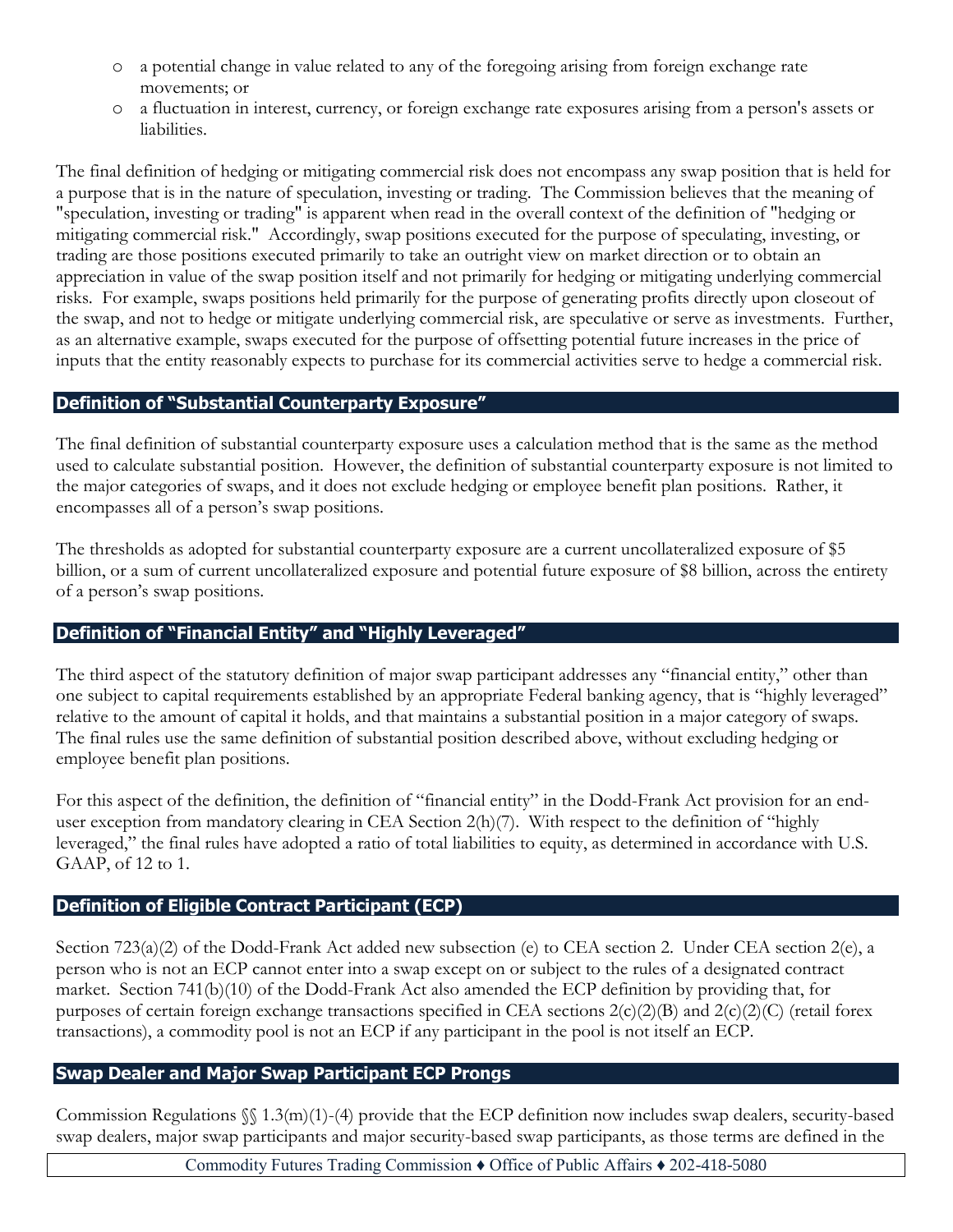CEA (swap dealers and major swap participants) or the Securities Exchange Act of 1934 (security-based swap dealers and major security-based swap participants) and further defined in today's joint final rules, based on their status as such.

#### **Retail Forex Commodity Pool Look-Through**

Commission Regulation  $\{(1.3(m)(5))\}$  provides that a commodity pool that is the counterparty to retail forex transactions (a transaction-level pool) and that has one or more non-ECP participants is not itself an ECP under either prong (iv) or prong (v) of the ECP definition for purposes of CEA sections 2(c)(2)(B) and (C) of the CEA.

In determining whether a pool that is a direct participant in a transaction-level pool (investor pool) is an ECP for purposes of the transaction-level pool's retail forex transactions, the investor pool's investors will not count unless the transaction-level pool, any direct or indirect investor pool, or any commodity pool in which the transaction-level pool holds a direct or indirect interest, has been structured to evade subtitle A of Title VII of the Dodd-Frank Wall Street Reform and Consumer Protection Act by permitting non-ECPs to participate in retail forex transactions.

The impact of the look through is further mitigated by:

- delaying the effective date until the end of 2012, consistent with the compliance date for CPOs effected by the recent withdrawal of the 4.13(a)(4) CPO registration exemption; and
- deeming pools with no U.S. participants operated by CPOs located outside the U.S. ECPs.

# **Relationship of ECP Prongs (iv) and (v) with respect to Commodity Pools Generally**

Commission Regulation  $\{(1.3(m)(6))\}$  provides that, a commodity pool that does not satisfy prong (iv) of the CEA's ECP definition (i.e., because it either lacks total assets exceeding \$5,000,000 or is not formed and operated by a person subject to regulation under the CEA, or a foreign equivalent) is not an ECP pursuant to prong (v) of the CEA's ECP definition.

The impact of Commission Regulation  $\int 1.3(m)(6)$  is mitigated by delaying the effective date until the end of this year, as is also the case with respect to Commission Regulation  $\{(1.3(m)(5))\}$ .

#### **Line of Business ECP Prong**

Commission Regulation  $\{(1.3(m)/7)$  provides that, an entity that does not qualify as an ECP on its own can qualify as an ECP with respect to a swap used to hedge or mitigate its commercial risk if all of its owners are ECPs (based on any prong of the ECP definition) and any of such owners has a net worth exceeding \$1 million.

 $\bullet$ 

- For purposes of the line of business ECP prong, a swap is used to hedge or mitigate commercial risk if the swap complies with the conditions in the new regulation defining that term in the context of an MSP (i.e., Commission Regulation § 1.3(ttt)).
- $\bullet$
- Each person, other than a shell company, holding a direct ownership interest in the otherwise non-ECP entity is considered an owner.
- $\bullet$
- In this context, the term "shell company" means any entity that limits its holdings to direct or indirect interests in entities that are relying on the line of business ECP prong.

 $\bullet$ 

 Shell companies in the non-ECP entity's ownership chain will be disregarded; instead, a shell company's owners will be considered to be the owners of the otherwise non-ECP entity.